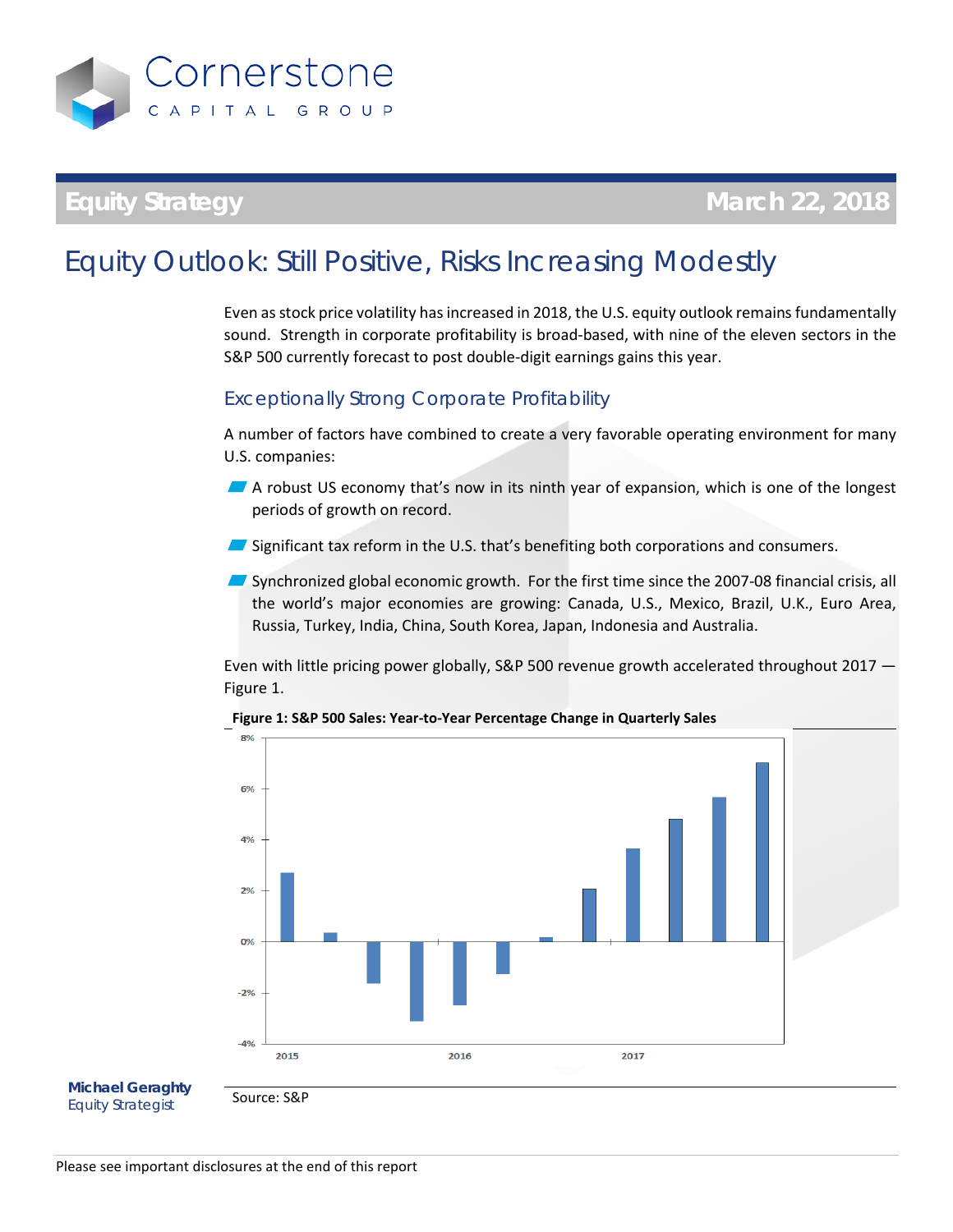

At the same time, operating margins have reached a record high of 10% — Figure 2.



**Figure 2: S&P 500 Operating Margin: Quarterly**

Source: S&P

Note here that, with the Information Technology sector currently having a 25% weight in the S&P 500, the margin environment is quite different than in other periods. Today, Apple has a net income margin of 23%. In 1994, the S&P 500 operating margin was 6% reflecting, in large part, the dominance of the low-margin Consumer Discretionary sector (Figure 3); Ford and General Motors had net profit margins of 3.6% and 3.5%, respectively.



**Figure 3: Sector Weightings of the S&P 500**

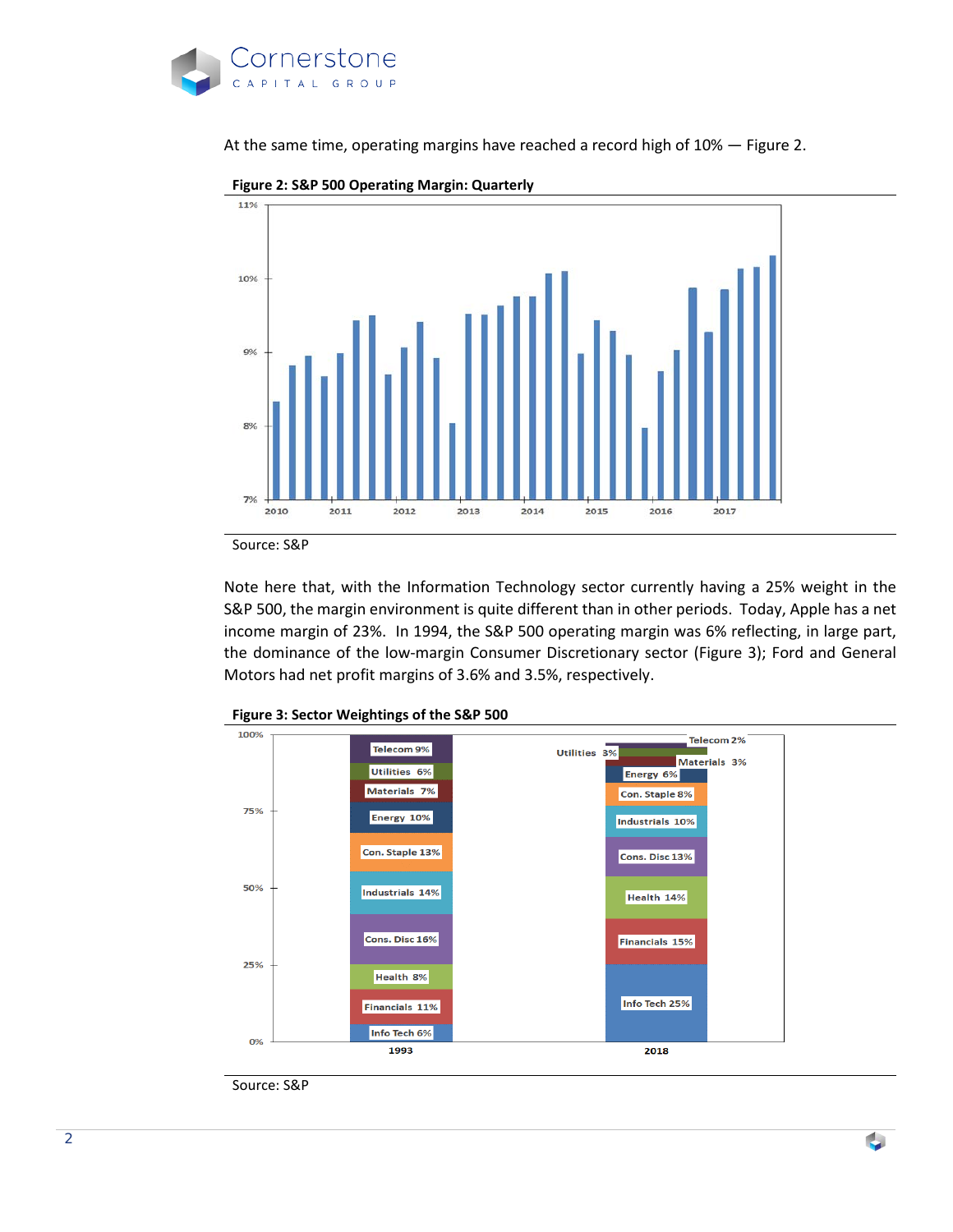

Significantly, earnings estimates continue to rise. Figure 4 illustrates that, on a weekly basis, the current period of net estimate increases that began in spring 2017 is the *most extended* in a decade. The *number* of positive revisions is also noteworthy, with upward estimate revisions exceeding downward revisions by the widest margin since 2010.

#### **Figure 4: Percentage of Net Estimate Revisions within the S&P 500**



*# estimates up minus down as % of total # of estimates. Three-month moving average of weekly data*

Not surprisingly, the consensus estimate for 2018 S&P 500 operating EPS has continued to increase — Figure 5. This is quite unusual because the typical pattern — seen in 2017 — is for the consensus earnings estimate to *decline* steadily with the progression of time.



٥

**Figure 5: S&P 500 Operating EPS ̶Consensus Estimates for 2017 and 2018 (Index: March = 100)**

Source: S&P

Source: Thomson Reuters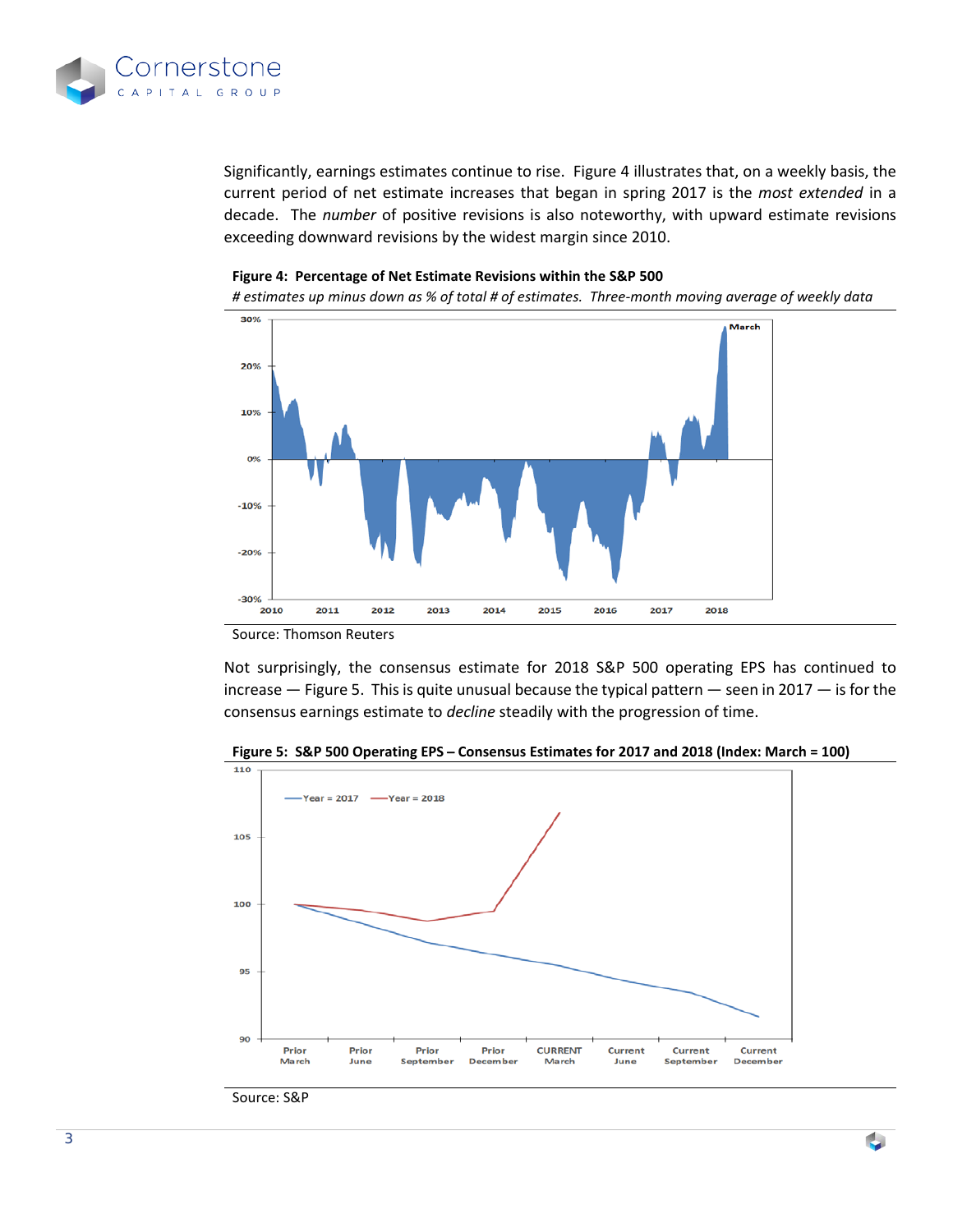

In fact, Figure 6 illustrates that the current estimate of 2018 S&P 500 EPS is now 7% above its level just three months ago.





Source: S&P

Reflecting the above, the consensus forecast is for the profit growth of S&P 500 companies to accelerate throughout 2018 — Figure 7.



t,

**Figure 7: S&P 500 Operating EPS: Year-to-Year Percentage Change Quarterly**

Source: S&P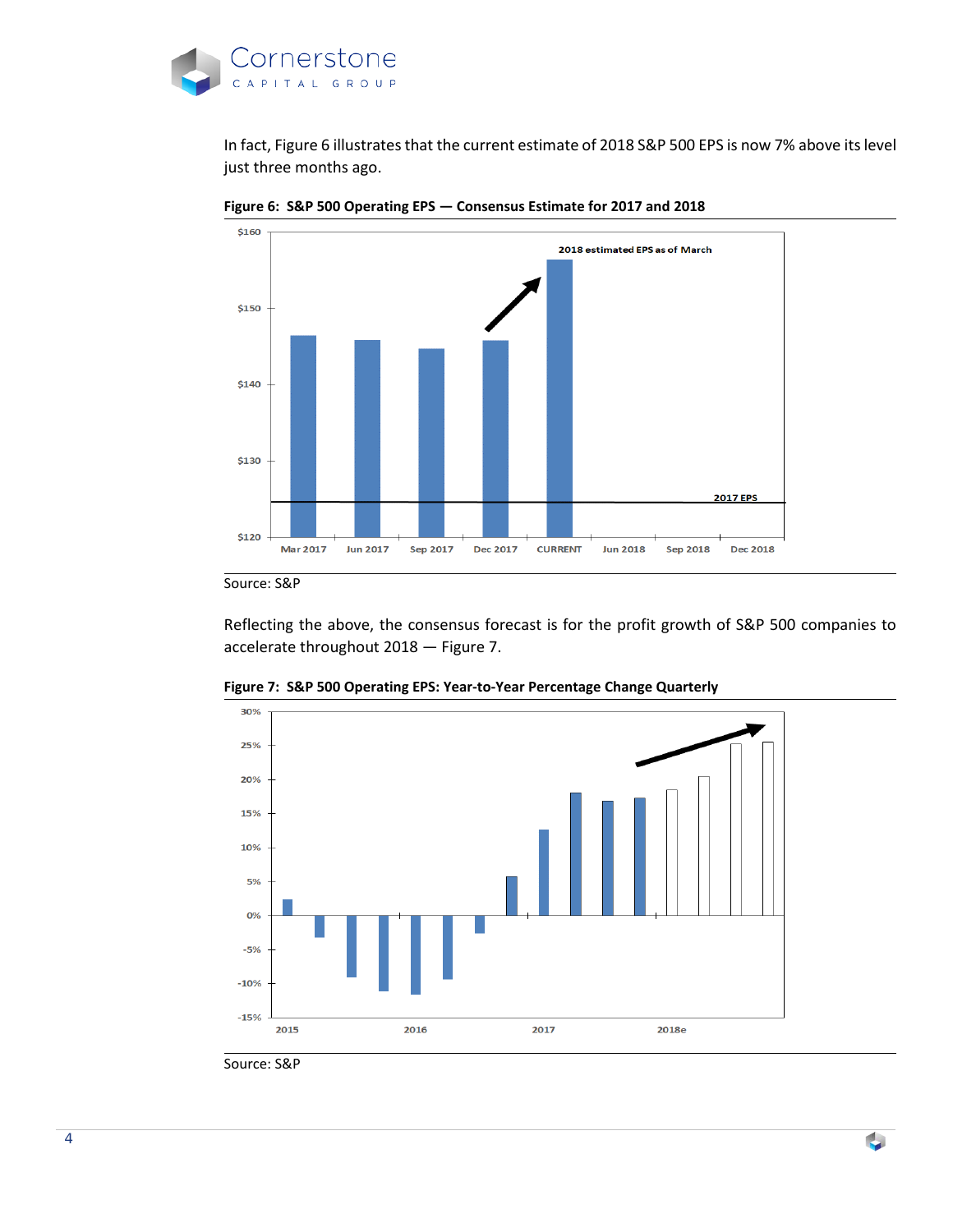

# Broad-based Sector Strength

Strength in corporate profitability is broad-based, with nine of the eleven sectors in the S&P 500 currently forecast to post double-digit earnings gains this year (the two exceptions being the relatively small Real Estate and Utilities sectors) — Figure 8.





Source: S&P

Importantly, as Figure 3 illustrated, some sectors such as Information Technology have a much bigger weight in the S&P 500 than others, so that earnings growth in those sectors (24% for IT) has much more significance than earnings gains in others e.g., Telecom (42%) — Figure 9.





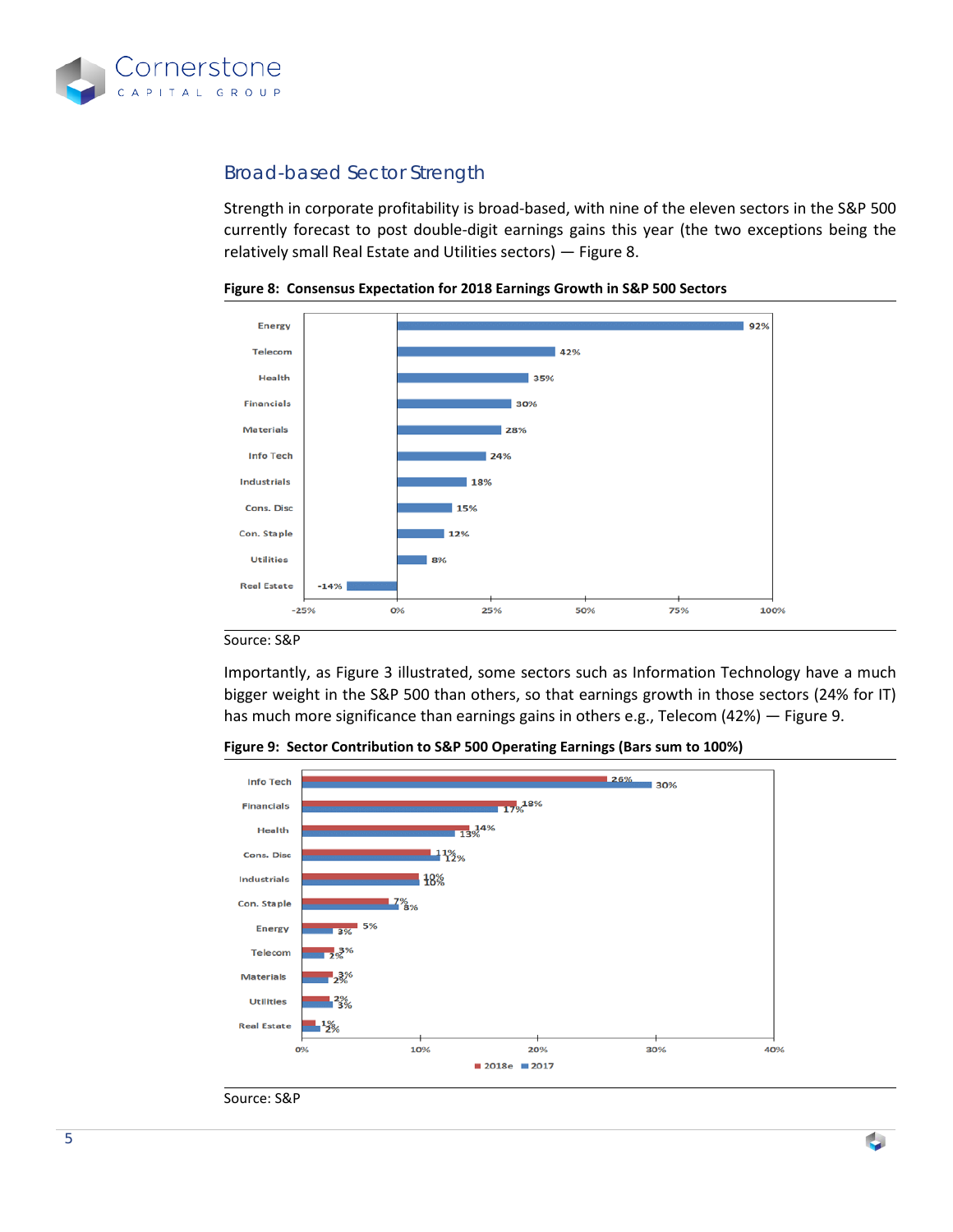

# Risks to the Outlook: An ESG Perspective

With valuations elevated — Figure 10 — there are risks to the equity outlook.



**Figure 10: S&P 500 Price-to-Earnings Multiple**

Some of the risks that have been highlighted include:

- **More interest rate increases by the Federal Reserve than are currently expected.**
- $\blacksquare$  Wage pressures driven, in part, by a very tight labor market.
- Trade tensions. The U.S. has announced tariffs on steel and aluminum, leading to concerns that these are the opening shots in what will turn out to be a global trade war.
- Geopolitical conflict. Although U.S. relations with North Korea appear to be improving, tensions with Russia seem to be ratcheting up.
- $\qquad \qquad$ Domestic political upheaval. Turnover in the U.S. government has not weighed on markets to date, but further turmoil could lead to concerns about the ability of the administration to govern effectively.

Below we take a different perspective, and consider risks that might arise from environmental, social or governance (ESG) factors. Specifically, our focus is on ESG risks that have the potential to impact the earnings outlook of two key sectors during 2018.

Source: S&P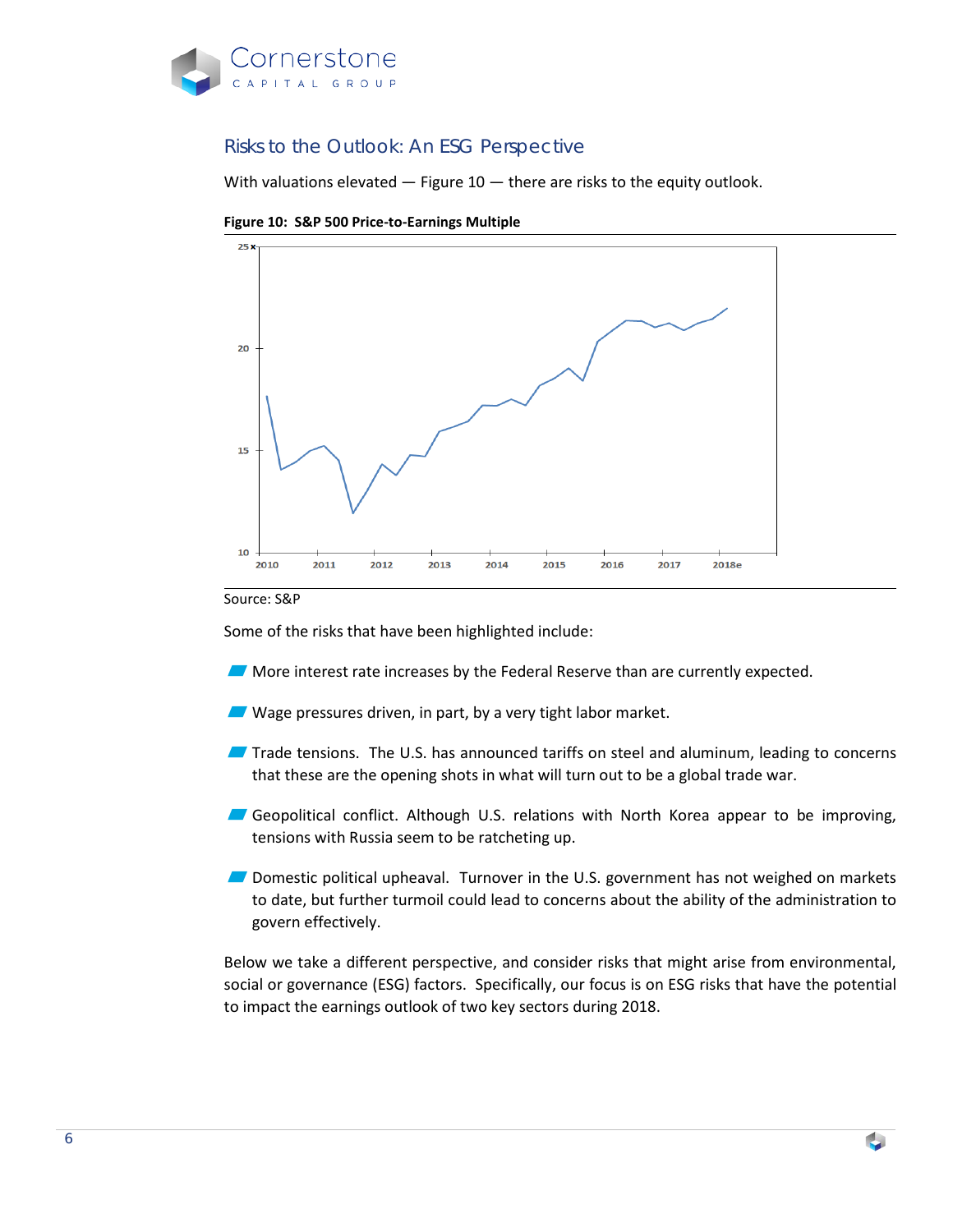

#### **Information Technology**

Figure 9 illustrated that the IT sector was by far the largest contributor to S&P 500 profits in 2017 (30% contribution), and is expected to maintain that position in 2018 (26% contribution). As outlined below, there are a number of potential ESG risks on the horizon for the sector, especially with regard to corporate governance.

For a start, Europe has a history of clamping down on technology companies with practices that are perceived to be abusive; new regulations to be introduced in May will govern the way personal data is collected. The General Data Protection Regulation (GDPR) aims to strengthen data protection for EU citizens, and applies to any company that collects data from EU residents, including firms based outside of Europe.

The regulations restrict what types of personal data tech companies can collect, store and use across the 28-member European Union. The rules include the so-called "right to be forgotten," so that individuals can ask companies to remove certain online data about them. If companies do not comply with the provisions of the GDPR, they could face fines totaling 4% of their annual revenue.

The issue of data privacy is currently a hot topic. In mid-March, Facebook became embroiled in controversy about external data-mining that harvested users' private information, which was allegedly used for political purposes.

In addition, there is a growing risk that governments and regulators will conclude that some of the world's tech giants need to be broken up. Some observers have pointed to the emergence of "web trusts" in the technology services industry. Alphabet is one of the companies at the epicenter of antitrust concerns; its Google division has an 81% global market share in desktop and mobile search. Much like former monopolies — such as those in oil (Standard Oil) or telecommunications (Bell System) — Google's dominant market position has caught the attention of regulators. The company faces ongoing antitrust investigations in Europe, Israel, South Korea, India and Japan.

#### **Financials**

After IT, the Financials sector was the second largest contributor to S&P 500 profits in 2017 (18% contribution), and it is expected to maintain that number two position in 2018 (17% contribution). Here, too, governance issues present potential risks. Indeed, following the 2007-09 global financial crisis, Larry Fink, CEO of Blackrock, was quoted as saying "I actually don't think risk management failed. I think corporate governance failed…"

A decade after the federal government rescued faltering financial firms, the Senate recently voted to pass legislation that would relax restrictions on large parts of the banking industry, thereby moving Congress closer to passing the first rewrite of the Dodd-Frank reform law.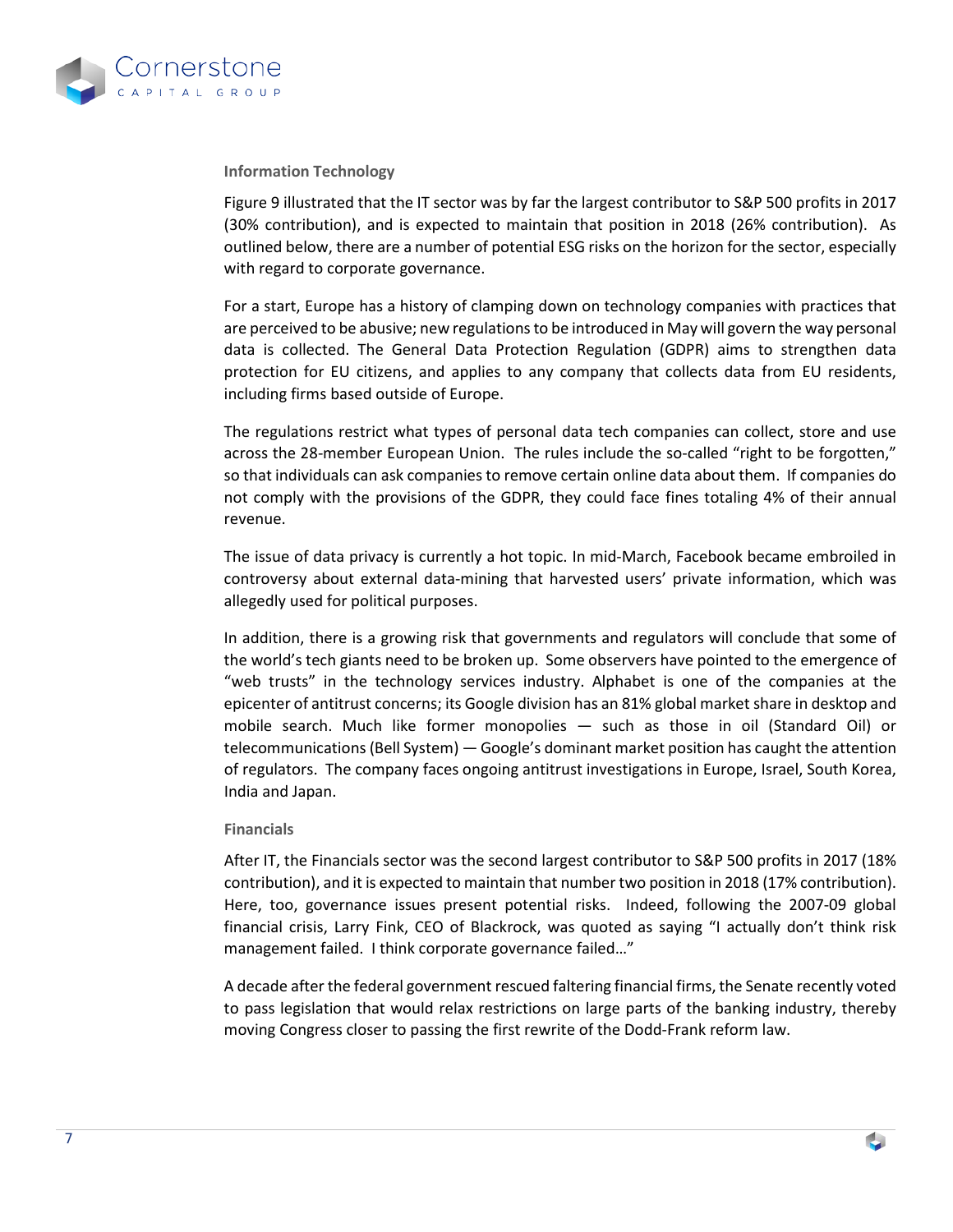

The Senate legislation would raise to \$250 billion from \$50 billion the asset threshold for banks to be designated as systemically important financial institutions, a status that subjects them to stricter Federal Reserve supervision. That would free American Express Co., BB&T Corp., KeyCorp and other companies from the scrutiny associated with being deemed too big to fail. It would also exempt banks with less than \$10 billion in assets from rules banning proprietary trading.

The Senate vote shifts attention to the House of Representatives, where members will have to pass their own version of the bill if the current legislation is to be changed. The White House issued a statement within minutes of the bill clearing the Senate that said President Trump supports it and would sign it into law.

Critics say this legislation would be a dangerous rollback of financial regulations intended to prevent another meltdown. A March Congressional Budget Office report<sup>[1](#page-7-0)</sup> that analyzed the bill concluded that it could increase the likelihood of failure for a bank.

Although it would likely take some time for legislation of this kind to be enacted, the fact is that the amount of risk-taking in the U.S. financial sector has increased significantly in recent years. Figure 11 illustrates that the value of loans to highly indebted companies has almost doubled since the post-crisis low in 2010.





# 2018 Equity Outlook Unchanged

While acknowledging the risks outlined above, our 2018 equity outlook remains unchanged. We continue to believe that strength in corporate profits will offset any pressures on P/E multiples, so that stock prices are likely to end 2018 with gains of 5-10%.

٥

 $\overline{a}$ 

Source: S&P / LSTA

<span id="page-7-0"></span><sup>1</sup> Congressional Budget Office Cost Estimate, March 5, 2018